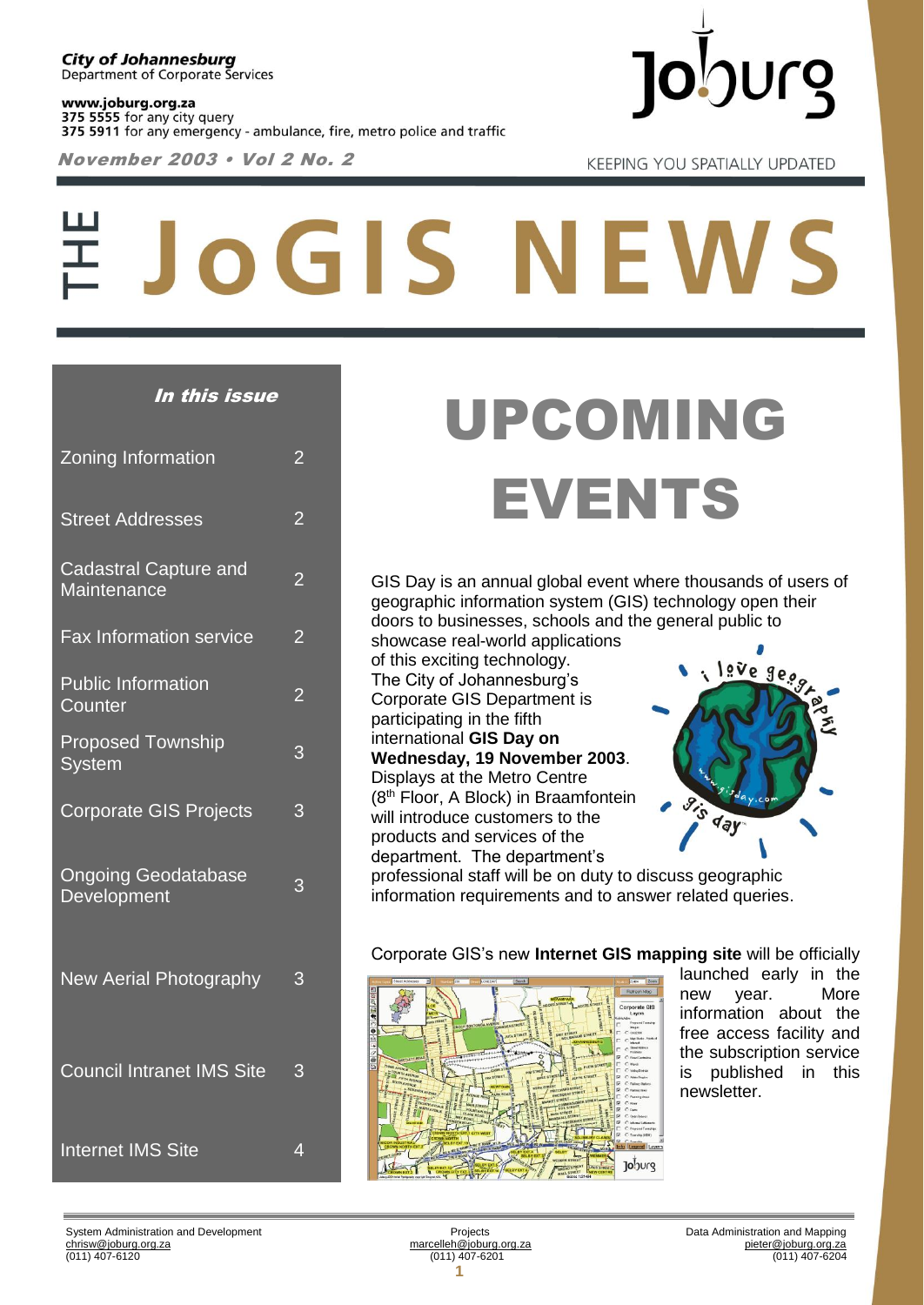#### Zoning Information

Capture started in July 2003 and zoning information for a total of 162 344 stands, out of an estimated 600000 stands, was captured by the end of October 2003. All the capture and scanning of the related amendment scheme documents is done in house by the Data Administration and Mapping section. The reason for keeping the project in house is to make best use of available knowledge and expertise and to ensure that the information counter continues to operate without inconvenience to clients.

The scanned A and B series Scheme maps on CD will continue to be updated and made available until the full data set is completed on GIS. For more information see the Johannesburg website at [www.joburg.org.za](http://www.joburg.org.za/) or contact [rethav@joburg.org.za.](mailto:rethav@joburg.org.za)

#### Street Addresses

All existing, formally allocated, street addresses have been captured for 300831 stands and have been available on the GIS Intranet site since July 2003. Data is still outstanding for Midrand due to the large number of corrections and new allocations that must be attended to. Other areas such as Ennerdale, Orange Farm and Soweto where a combination of street numbers, stand numbers and house numbers are currently in use will systematically be captured with the implementation of official addresses and the allocation of street names in conjunction with public participation and information processes undertaken by the various regions. For more information contact [pieterd@joburg.org.za](mailto:pieterd@joburg.org.za).

#### Cadastral Capture and Maintenance

The Data Cleanup Project resulted in an agreement with Revenue Department that all new records created on the Billing System must be validated by GIS to ensure the systems stay synchronized. This will ultimately result in an improved data set for both departments as well as client departments.

Monthly updates generally average up to 2000 records however in September more than 20 000 records were captured due to large townships and extensions like Bram Fischerville and Tsepisong.

### Fax Information Service

The fax information service, which is in operation since February 2002, now has a client base of 260 and is still growing on a monthly basis. The Fax Service currently processes 500 to 600 faxes containing in the region of 1000 to 1200 queries per month.

The Internet site is expected to alleviate some of the workload from the service but queries for zoning and Surveyor General data will not be available electronically in this financial year.

#### Public Information Counter

The public information counter by now is well known to be a hectic place to visit. The staff put in a hard days work to keep clients happy and do an excellent job taking into account that we are still dealing with 14 Town Planning Schemes.

Being the only information counter that provides property information in the Metro an average of 2000 clients are served per month (excluding the Fax Service). The many diverse and unique requests ensure that the information assistants rely extensively on the information and functionality provided by the GIS intranet site.

For more information contact [pieterd@joburg.org.za.](mailto:pieterd@joburg.org.za)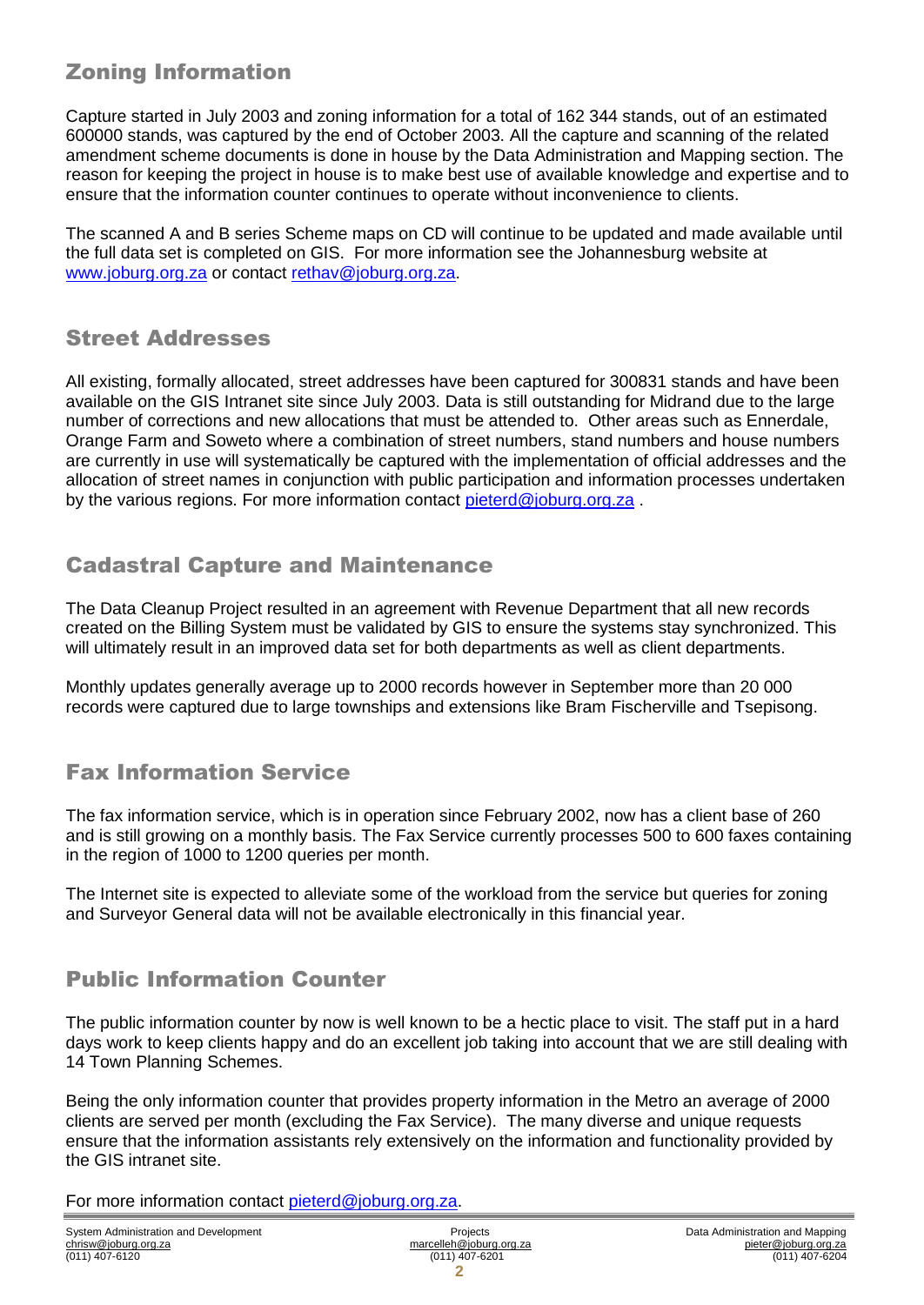#### Proposed Township System

As reported in the last newsletter, a separate layer has been created on the GIS for the layout plans of proposed (and not yet approved) townships. The layout plans are scanned when a new township application is received and these images are then placed in the correct position (registered to the cadastre) so that a user can see "what is in the pipeline" in a specific area. More than 200 layout plans have been added in an attempt to address the proposed townships as submitted since September 2001. For more information contact [marcelleh@joburg.org.za.](mailto:marcelleh@joburg.org.za)

#### Corporate GIS Projects

During the three-month period of July to September 2003 project requests from 217 clients were dealt with, resulting in the production of 641 maps and 122 aerial prints as well as 64 digital data requests. In total 121 new clients were attended to.

#### Ongoing Geodatabase Development

The final stage of the SDE project, the migration of the cadastral capture routines and cadastral data (not yet loaded in SDE) to the Geodatabase (SQL Server) and Windows environment, is on track for completion by end December 2003. The cadastral database and capture tools will be redesigned to ensure more efficient capture, maintenance and supply of cadastral data. The Zoning, Street Addressing and Proposed Township Systems will also link to the cadastral and township database to provide a comprehensive digital cadastral and planning information GIS for the City of Johannesburg.

#### New Aerial Photography

Fortunately the weather cooperated and flying of the new Joburg 2003 digital aerial photography was completed in July 2003 at a scale of 1:12 500 and a spatial resolution of 0.25m. The film has been scanned and triangulation, block adjustment and DEM editing completed. The final stage, which involves rectification and mosaicing to create a seamless orthophoto, is under way with the final dataset due for delivery in December 2003.

A few sample images have been delivered and the image quality is excellent. Corporate GIS has retained the copyright and digital orthophotos, 5m contours and hardcopy prints will be available from January 2004.

#### Council Intranet IMS Sites

Corporate GIS officially launched its new IMS websites for the City of Johannesburg and UAC's in November 2003. The new improved websites feature better search capabilities as well as greater functionality, and have been available from the 15th October 2003 to allow a transition period from the old to new websites.

The new non-subscription website,<http://cgisims/website/imsf> with basic functionality and data, will be freely available, within the Council. This website will replace [http://cgisims/website/unicity.](http://cgisims/website/unicity) The new subscription based website, [http://cgisims/website/ims,](http://cgisims/website/ims) will replace [http://cgisims/website/ unicity2000.](http://cgisims/website/%20unicity2000) New user names and passwords for the new subscriber website [\(ims\)](http://cgisims/website/ims) have been supplied to contact people at the Departments and UACs, who already subscribe to the website. If your department or UAC is a subscriber to the Corporate GIS Website and you have not received the new user names for your department or UAC, please contact the following representatives: